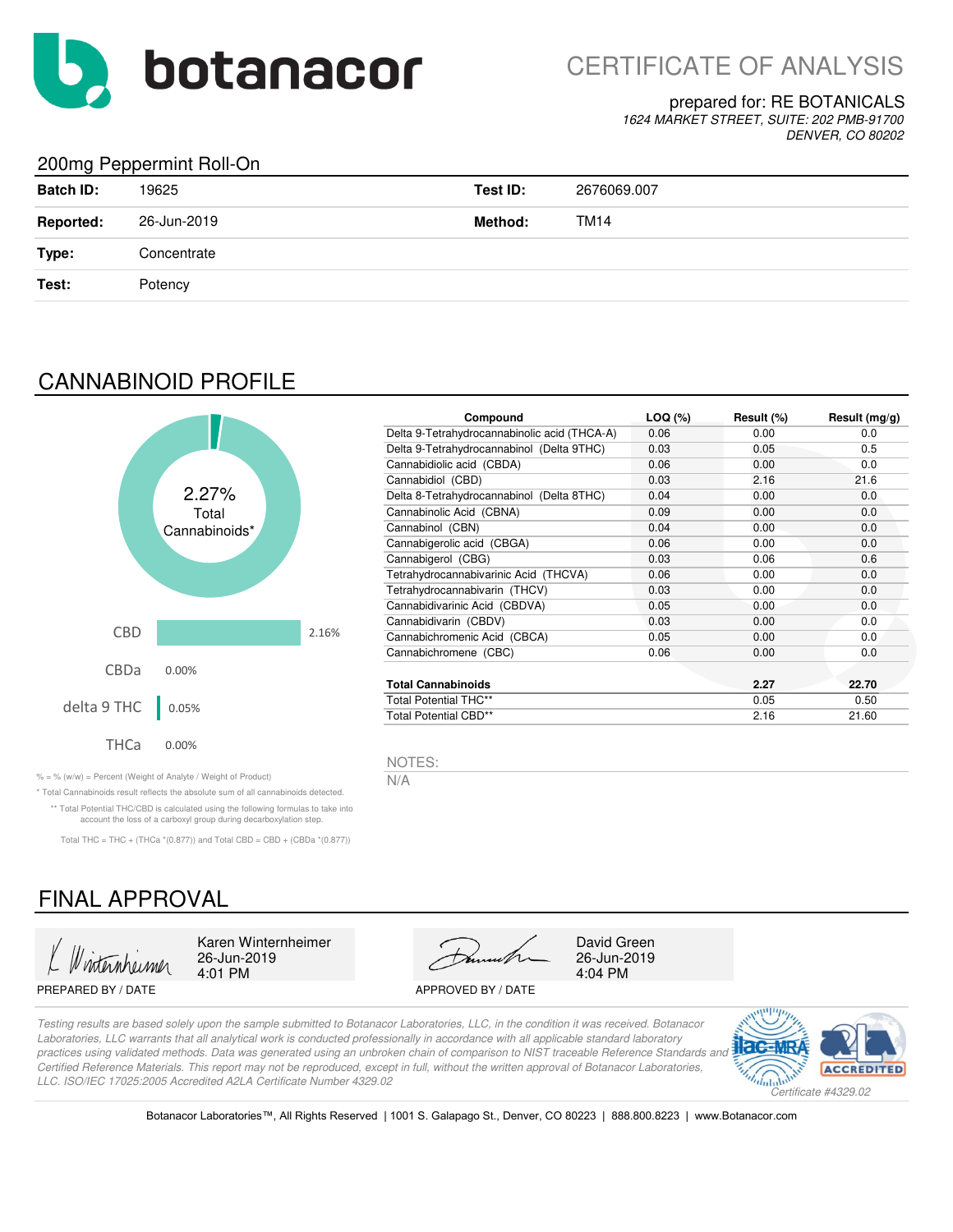

CERTIFICATE OF ANALYSIS

### prepared for: RE BOTANICALS

*1624 MARKET STREET, SUITE: 202 PMB-91700 DENVER, CO 80202*

## 200mg Peppermint Roll-On

| <b>Batch ID:</b> | 19625                    | Test ID: | 3591779.008 |
|------------------|--------------------------|----------|-------------|
| <b>Reported:</b> | 1-Jul-2019               | Method:  | TM04        |
| Type:            | Concentrate              |          |             |
| Test:            | <b>Residual Solvents</b> |          |             |
|                  |                          |          |             |

# RESIDUAL SOLVENTS

| Solvent                                 | <b>Reportable Range (ppm)</b> | Result (ppm) |
|-----------------------------------------|-------------------------------|--------------|
| Propane                                 | $100 - 2000$                  | $\pmb{0}$    |
| <b>Butanes</b><br>(Isobutane, n-Butane) | $100 - 2000$                  | $\pmb{0}$    |
| Pentane                                 | $100 - 2000$                  | $\pmb{0}$    |
| Ethanol                                 | $100 - 2000$                  | $\pmb{0}$    |
| Acetone                                 | $100 - 2000$                  | $\pmb{0}$    |
| <b>Isopropyl Alcohol</b>                | $100 - 2000$                  | $\pmb{0}$    |
| Hexane                                  | $6 - 120$                     | $\mathbf 0$  |
| <b>Benzene</b>                          | $0.2 - 4$                     | 0.0          |
| <b>Heptanes</b>                         | $100 - 2000$                  | $\mathbf 0$  |
| <b>Toluene</b>                          | 18 - 360                      | $\mathbf 0$  |
| <b>Xylenes</b><br>$(m, p, o$ -Xylenes)  | 43 - 860                      | $\pmb{0}$    |

### NOTES:

Free from visual mold, mildew, and foreign matter.

FINAL APPROVAL Sam Smith David Green1-Jul-2019 Samantha Small 1-Jul-2019 2:12 PM 2:22 PM PREPARED BY / DATE APPROVED BY / DATE

*Testing results are based solely upon the sample submitted to Botanacor Laboratories, LLC, in the condition it was received. Botanacor Laboratories, LLC warrants that all analytical work is conducted professionally in accordance with all applicable standard laboratory practices using validated methods. Data was generated using an unbroken chain of comparison to NIST traceable Reference Standards and Certified Reference Materials. This report may not be reproduced, except in full, without the written approval of Botanacor Laboratories, LLC. ISO/IEC 17025:2005 Accredited A2LA Certificate Number 4329.02*



Botanacor Laboratories™, All Rights Reserved | 1001 S. Galapago St., Denver, CO 80223 | 888.800.8223 | www.Botanacor.com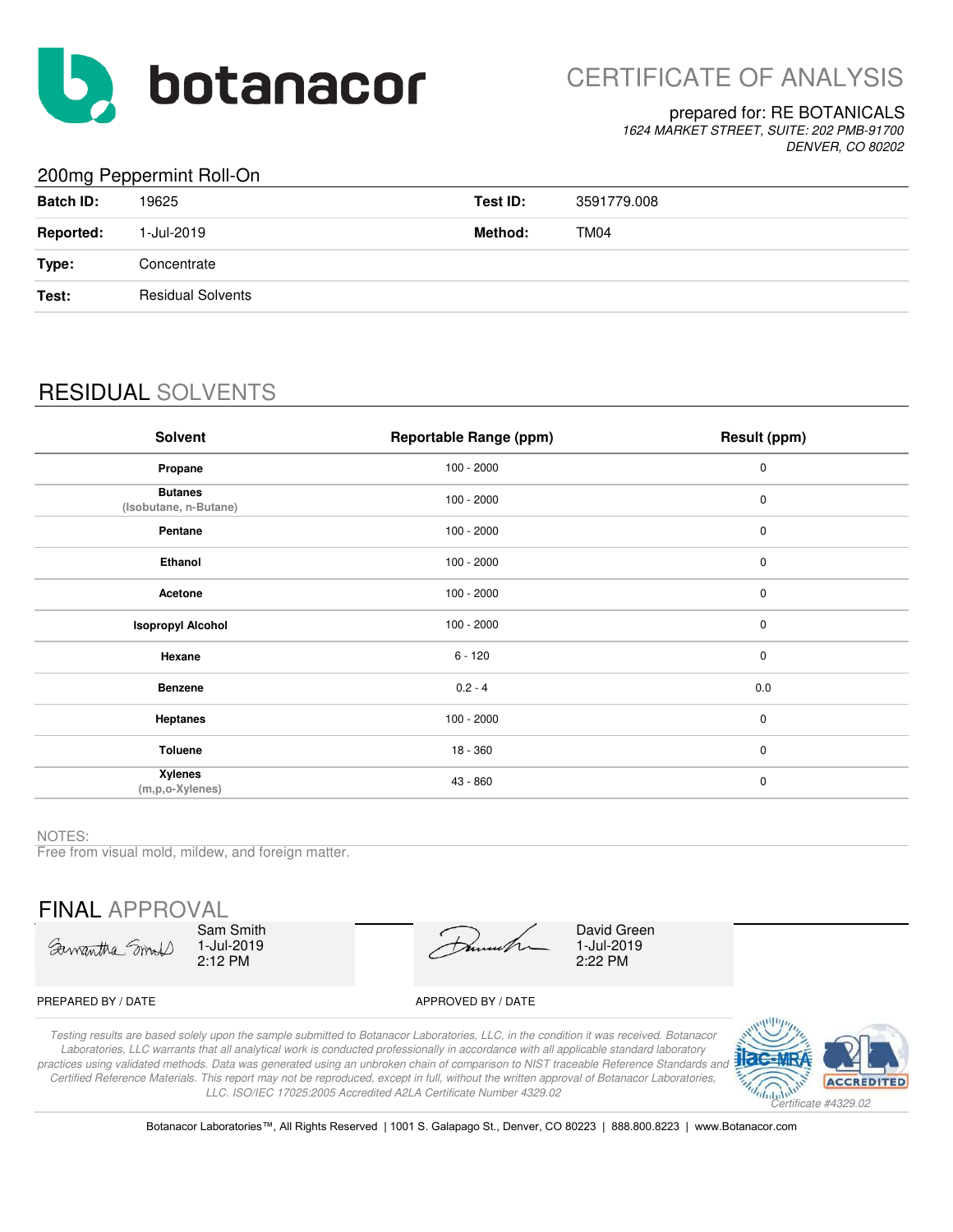

CERTIFICATE OF ANALYSIS

### prepared for: RE BOTANICALS

*1624 MARKET STREET, SUITE: 202 PMB-91700 DENVER, CO 80202*

## 200mg Peppermint Roll-On

| <b>Batch ID:</b> | 19625                         | Test ID: | 3658796.019                            |
|------------------|-------------------------------|----------|----------------------------------------|
| <b>Reported:</b> | 29-Jun-2019                   | Method:  | Concentrate - Test Methods: TM05, TM06 |
| Type:            | Concentrate                   |          |                                        |
| Test:            | <b>Microbial Contaminants</b> |          |                                        |
|                  |                               |          |                                        |

## MICROBIAL CONTAMINANTS

| Contaminant                    | Result (CFU/g)* |
|--------------------------------|-----------------|
| <b>Total Aerobic Count**</b>   | None Detected   |
| <b>Total Coliforms**</b>       | None Detected   |
| <b>Total Yeast and Molds**</b> | None Detected   |
| E. coli                        | None Detected   |
| <b>Salmonella</b>              | None Detected   |
|                                |                 |

*\* CFU/g = Colony Forming Unit per Gram*

*\*\* Values recorded in scientific notation, a common microbial practice of expressing numbers that are too large to be conveniently written in decimal form.*

*Examples: 10^2 = 100 CFU 10^3 = 1,000 CFU 10^4 = 10,000 CFU 10^5 = 100,000 CFU*

### NOTES:

TYM: None Detected Total Aerobic: None Detected Coliforms: None Detected Free from visual mold, mildew, and foreign matter

## FINAL APPROVAL

|  | <b>Robert Belfon</b><br>29-Jun-2019<br>5:30 PM | - Annul | David G<br>29-Jun-2<br>5:51 PM |
|--|------------------------------------------------|---------|--------------------------------|
|  |                                                |         |                                |

David Green 29-Jun-2019<br>5:51 PM

PREPARED BY / DATE APPROVED BY / DATE

*Testing results are based solely upon the sample submitted to Botanacor Services, LLC, in the condition it was received. Botanacor Services, LLC warrants that all analytical work is conducted professionally in accordance with all applicable standard laboratory practices using validated methods. Data was generated using an unbroken chain of comparison to NIST traceable Reference Standards and Certified Reference Materials. This report may not be reproduced, except in full, without the written approval of Botanacor Services, LLC.*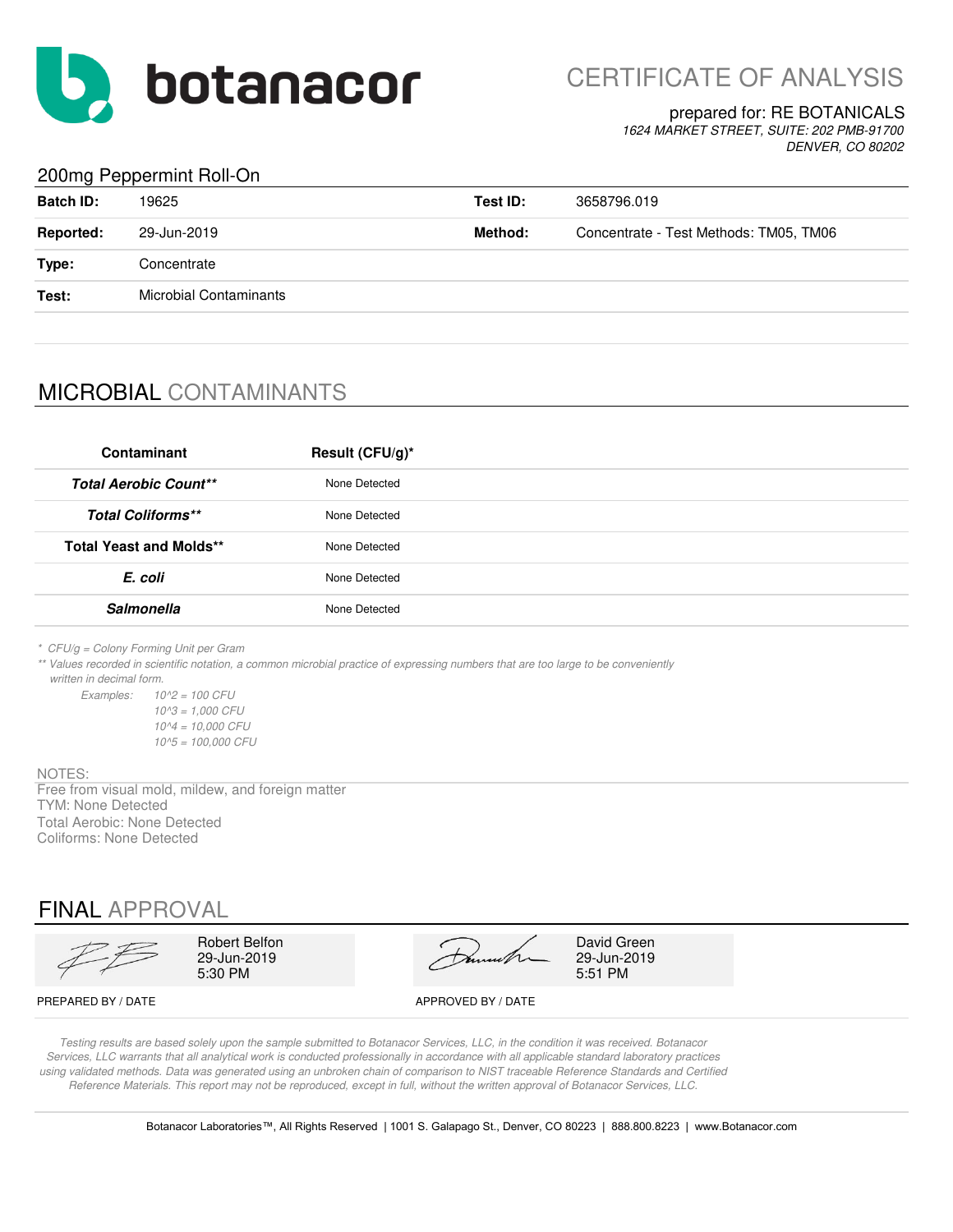

# RE BOTANICALS, INC.

| <b>Sample Name:</b>              | <b>RELIEF BODY OIL PEPPERMINT</b>                        | <b>Eurofins Sample:</b>  | 8670499                       |
|----------------------------------|----------------------------------------------------------|--------------------------|-------------------------------|
| <b>Project ID</b>                | RE_BOTANIC-20190725-0008                                 | <b>Receipt Date</b>      | 24-Jul-2019                   |
| <b>PO Number</b>                 | <b>CVD</b>                                               | <b>Receipt Condition</b> | Ambient temperature           |
| <b>Lot Number</b>                | 19625                                                    | <b>Login Date</b>        | 25-Jul-2019                   |
| <b>Sample Serving Size</b>       |                                                          | <b>Date Started</b>      | 25-Jul-2019                   |
| <b>Analysis</b>                  |                                                          |                          | <b>Result</b>                 |
| <b>Metals Analysis by ICP-MS</b> |                                                          |                          |                               |
| Arsenic                          |                                                          |                          | <0.0732 ppm                   |
| Cadmium                          |                                                          |                          | <0.0183 ppm                   |
| Lead                             |                                                          |                          | <0.0183 ppm                   |
| Mercury                          |                                                          |                          | <0.00915 ppm                  |
|                                  | Multi-Residue Analysis for hemp products - 60+ compounds |                          |                               |
|                                  | Matrix Type - To Determine Limit of Quantification (LOQ) |                          | <b>High-Fat Food Matrices</b> |
| Abamectin                        |                                                          |                          | <0.05 mg/kg                   |
| Aldicarb                         |                                                          |                          | <0.05 mg/kg                   |
| Aldicarb sulfone (Aldoxycarb)    |                                                          |                          | <0.05 mg/kg                   |
| Aldicarb sulfoxide               |                                                          |                          | <0.05 mg/kg                   |
| Azoxystrobin                     |                                                          |                          | <0.05 mg/kg                   |
| Bifenazate                       |                                                          |                          | <0.05 mg/kg                   |
| <b>Bifenthrin</b>                |                                                          |                          | <0.05 mg/kg                   |
| Carbaryl                         |                                                          |                          | <0.05 mg/kg                   |
| Carbofuran                       |                                                          |                          | <0.05 mg/kg                   |
| Carbofuran-3-hydroxy-            |                                                          |                          | <0.05 mg/kg                   |
| Chlorantraniliprole              |                                                          |                          | <0.05 mg/kg                   |
| Chlordane, cis-                  |                                                          |                          | <0.05 mg/kg                   |
| Chlordane, trans-                |                                                          |                          | <0.05 mg/kg                   |
| Chlorfenapyr                     |                                                          |                          | <0.05 mg/kg                   |
| Chlorpyrifos                     |                                                          |                          | <0.05 mg/kg                   |
| Coumaphos                        |                                                          |                          | <0.05 mg/kg                   |
| Cyfluthrin                       |                                                          |                          | <0.05 mg/kg                   |
| Cypermethrin                     |                                                          |                          | <0.05 mg/kg                   |
|                                  | Cyproconazole (2 diastereoisomers)                       |                          | <0.05 mg/kg                   |
| Cyprodinil                       |                                                          |                          | <0.05 mg/kg                   |
| Dichlorvos                       |                                                          |                          | $<$ 0.05 mg/kg                |
| Diclobutrazol                    |                                                          |                          | <0.05 mg/kg                   |
| Dipropetryn                      |                                                          |                          | <0.05 mg/kg                   |
| Disulfoton                       |                                                          |                          | <0.05 mg/kg                   |

Printed: 02-Aug-2019 3:52 pm Page 1 of 4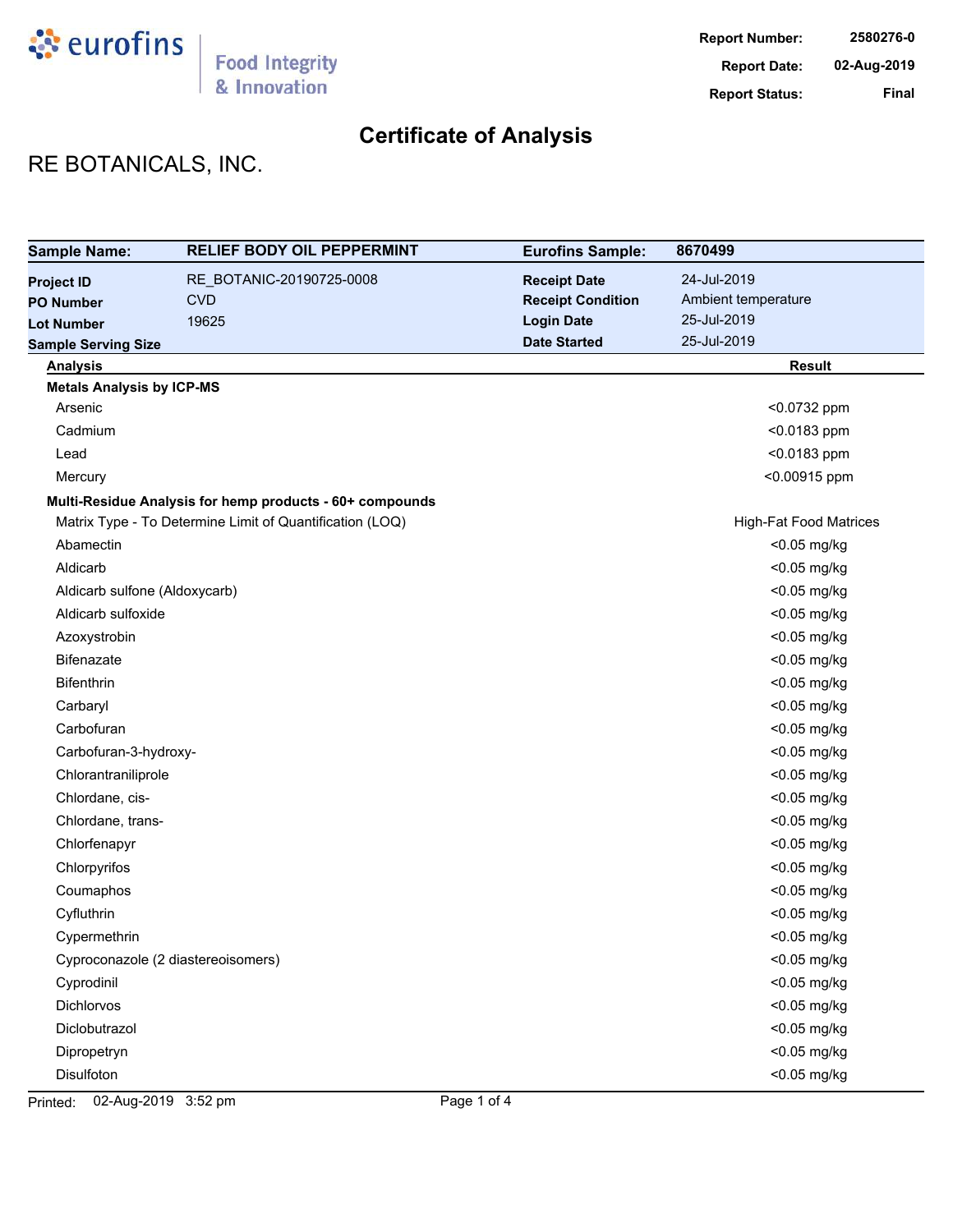

# RE BOTANICALS, INC.

| <b>Sample Name:</b>            | <b>RELIEF BODY OIL PEPPERMINT</b>                        | <b>Eurofins Sample:</b>  | 8670499             |
|--------------------------------|----------------------------------------------------------|--------------------------|---------------------|
| <b>Project ID</b>              | RE_BOTANIC-20190725-0008                                 | <b>Receipt Date</b>      | 24-Jul-2019         |
| <b>PO Number</b>               | <b>CVD</b>                                               | <b>Receipt Condition</b> | Ambient temperature |
| <b>Lot Number</b>              | 19625                                                    | <b>Login Date</b>        | 25-Jul-2019         |
| <b>Sample Serving Size</b>     |                                                          | <b>Date Started</b>      | 25-Jul-2019         |
| <b>Analysis</b>                |                                                          |                          | <b>Result</b>       |
|                                | Multi-Residue Analysis for hemp products - 60+ compounds |                          |                     |
| Endosulfan I (alpha-isomer)    |                                                          |                          | <0.05 mg/kg         |
| Endosulfan II (beta-isomer)    |                                                          |                          | <0.05 mg/kg         |
| Endosulfan sulfate             |                                                          |                          | <0.05 mg/kg         |
| Epoxiconazole                  |                                                          |                          | <0.05 mg/kg         |
| Ethiofencarb                   |                                                          |                          | <0.05 mg/kg         |
| Etofenprox                     |                                                          |                          | <0.05 mg/kg         |
| Etoxazole                      |                                                          |                          | <0.05 mg/kg         |
| Fenoxycarb                     |                                                          |                          | <0.05 mg/kg         |
| Fenpropathrin                  |                                                          |                          | <0.05 mg/kg         |
|                                | Fenvalerate/Esfenvalerate (sum of isomers)               |                          | <0.05 mg/kg         |
| Fipronil                       |                                                          |                          | <0.05 mg/kg         |
| Fipronil desulfinyl            |                                                          |                          | <0.05 mg/kg         |
| Fipronil sulfone               |                                                          |                          | <0.05 mg/kg         |
| Imazalil                       |                                                          |                          | <0.05 mg/kg         |
| Imidacloprid                   |                                                          |                          | <0.05 mg/kg         |
| Malathion                      |                                                          |                          | <0.05 mg/kg         |
| Methiocarb                     |                                                          |                          | <0.05 mg/kg         |
| Methiocarb sulfone             |                                                          |                          | <0.05 mg/kg         |
| Methiocarb sulfoxide           |                                                          |                          | <0.05 mg/kg         |
| Methomyl                       |                                                          |                          | <0.05 mg/kg         |
| Metolachlor                    |                                                          |                          | <0.05 mg/kg         |
| Mevinphos (E- and Z-isomers)   |                                                          |                          | <0.05 mg/kg         |
| Myclobutanil                   |                                                          |                          | <0.05 mg/kg         |
| Naled (Dibrom)                 |                                                          |                          | <0.05 mg/kg         |
| Paclobutrazol                  |                                                          |                          | <0.05 mg/kg         |
| Permethrin (sum of isomers)    |                                                          |                          | <0.05 mg/kg         |
| Propoxur                       |                                                          |                          | <0.05 mg/kg         |
| Pyrethrum (total)              |                                                          |                          | <0.50 mg/kg         |
| Spinetoram (spinosyns J and L) |                                                          |                          | <0.05 mg/kg         |
| Spinosad (spinosyns A and D)   |                                                          |                          | <0.05 mg/kg         |

Printed: 02-Aug-2019 3:52 pm Page 2 of 4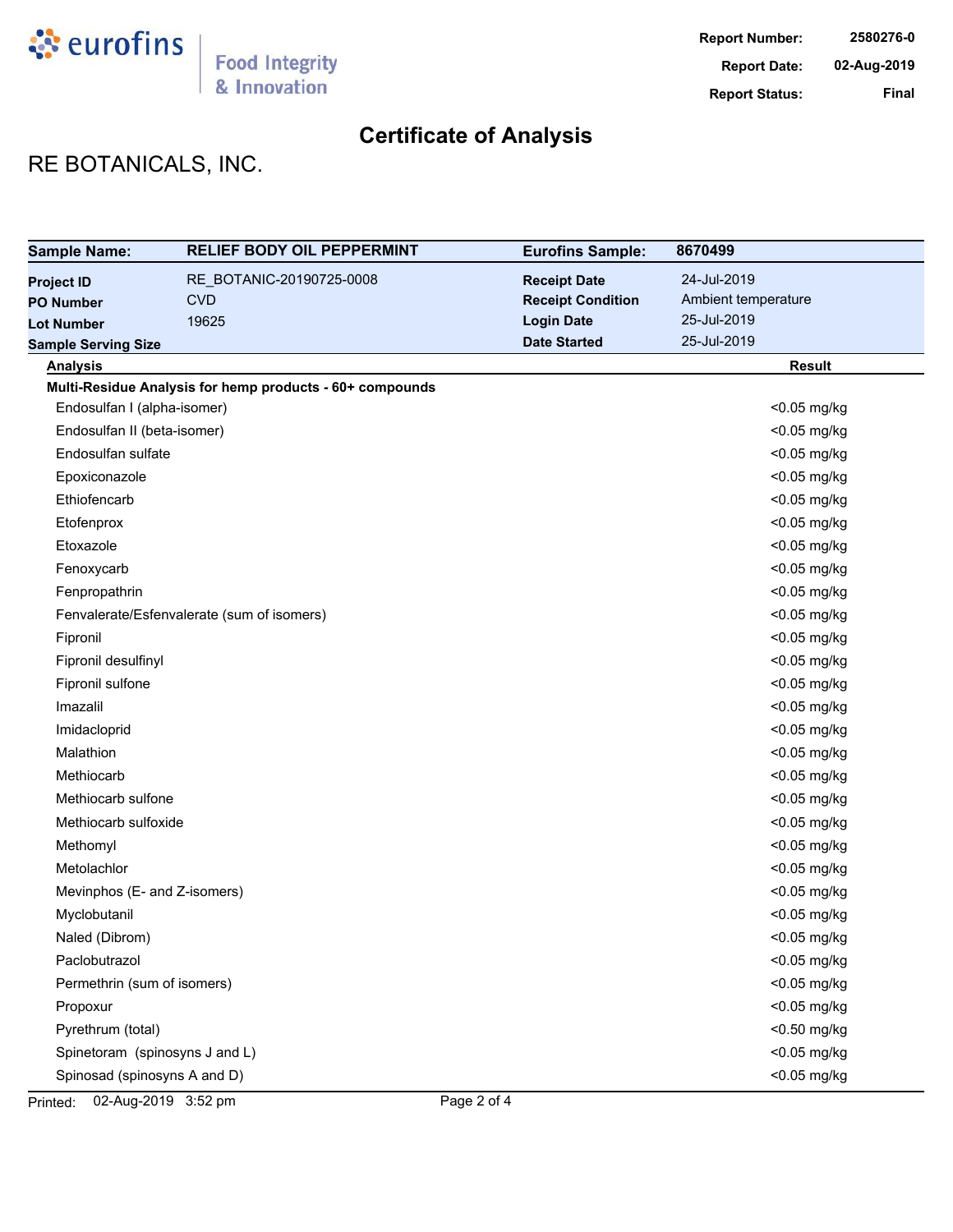

## RE BOTANICALS, INC.

| <b>Sample Name:</b>                   | <b>RELIEF BODY OIL PEPPERMINT</b>                        | <b>Eurofins Sample:</b>                         | 8670499                            |
|---------------------------------------|----------------------------------------------------------|-------------------------------------------------|------------------------------------|
| <b>Project ID</b><br><b>PO Number</b> | RE BOTANIC-20190725-0008<br><b>CVD</b>                   | <b>Receipt Date</b><br><b>Receipt Condition</b> | 24-Jul-2019<br>Ambient temperature |
| <b>Lot Number</b>                     | 19625                                                    | <b>Login Date</b>                               | 25-Jul-2019                        |
| <b>Sample Serving Size</b>            |                                                          | <b>Date Started</b>                             | 25-Jul-2019                        |
| <b>Analysis</b>                       |                                                          |                                                 | Result                             |
|                                       | Multi-Residue Analysis for hemp products - 60+ compounds |                                                 |                                    |
| Spirodiclofen                         |                                                          |                                                 | $<$ 0.05 mg/kg                     |
| Spiromesifen                          |                                                          |                                                 | $<$ 0.05 mg/kg                     |
| Spiromesifen enol                     |                                                          |                                                 | $<$ 0.05 mg/kg                     |
| Spirotetramat                         |                                                          |                                                 | $<$ 0.05 mg/kg                     |
| Spiroxamine (2 diastereoisomers)      |                                                          |                                                 | $<$ 0.05 mg/kg                     |
| Tebuconazole                          |                                                          |                                                 | $<$ 0.05 mg/kg                     |
| Thiabendazole                         |                                                          |                                                 | $<$ 0.05 mg/kg                     |
| Thiabendazole-5-hydroxy-              |                                                          |                                                 | $<$ 0.05 mg/kg                     |
| Thiacloprid                           |                                                          |                                                 | <0.05 mg/kg                        |
| Trifloxystrobin                       |                                                          |                                                 | <0.05 mg/kg                        |

## **Method References Testing Location**

## **Metals Analysis by ICP-MS (ICP\_MS\_B\_S) Food Integrity Innovation-Boulder**

Methods for the Determination of Metals in Environmental Standards - Supplement 1, EPA-600/R-94-111, May 1994.

"Determination of Metals and Trace Elements in Water and Wastes by Inductively Coupled Plasma-Mass Spectrometry", USEPA Method 200.8, Revision 5.1, EMMC Version.

## Multi-Residue Analysis for hemp products - 60+ compounds (PEST\_HEMP) **Food Integ. Innovation-Greenfield**

*Official Methods of Analysis*, *AOAC Official Method 2007.01*, Pesticide Residues in Foods by Acetonitrile Extraction and Partitioning with Magnesium Sulfate, AOAC INTERNATIONAL (modified).

*CEN Standard Method EN 15662*: Food of plant origin - Determination of pesticide residues using GC-MS and/or LC-MS/

MS following acetonitrile extraction/partitioning and clean-up by dispersive SPE - QuEChERS method.

List of the tested pesticides and their limits of quantification (LOQs) are available upon request.